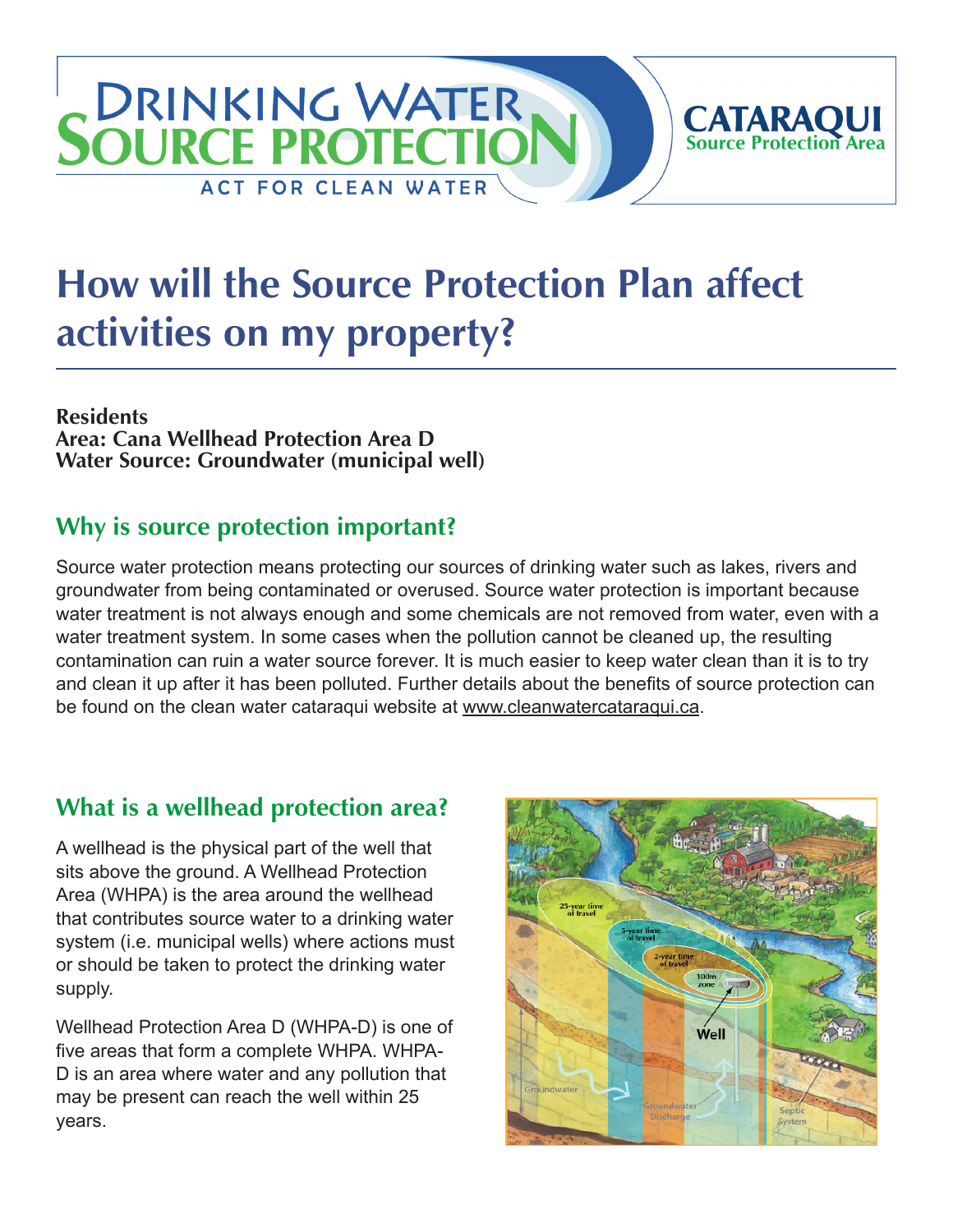### **What can you do?**

Everyone in Cana WHPA-D can help protect the drinking water supply. You can:

- Handle and dispose of waste properly
- Maintain heating oil tanks and fill lines
- Maintain and use septic systems properly
- Maintain wells and upgrade as necessary
- Hire a licensed well contractor to properly plug unused wells
- Avoid or limit use of chemicals such as fertilizer, pesticides and road salt

If you would like to learn more about how you can help protect your drinking water, check out these websites:

- **Green Communities Canada** - [Waste management](http://www.greencommunities.nonprofitwebsites.ca/what-we-work-on/waste/)
- **Rideau Valley Conservation Authority** - [Benefits of a natural shoreline graphic](http://www.crca.ca/wp-content/uploads/PDFs/ShorelineNaturalization-RVCA.pdf) - [Natural shoreline fact sheet](http://www.rvca.ca/programs/shoreline_naturalization_program/PDF/Benefits%20of%20a%20Natural%20Shoreline.pdf)
- **Canadian Oil Heat Association** - [Heating your home with oil](http://www.coha-ontario.ca/)
- **Smart About Salt Website** - [Winter salt management information](http://www.smartaboutsalt.com/)
- **Well Aware** - [How to be well aware](http://www.wellaware.ca/)
- **Cataraqui Region Conservation Authority**
	- - [Private wells](http://www.cleanwatercataraqui.ca/publications/private_wells.pdf)
	- - [Septic Systems](http://www.cleanwatercataraqui.ca/publications/septic_systems.pdf)
- **Ontario Groundwater Association** - [Information for well owners/operators](http://www.ogwa.ca/)
- **Ontario Pesticide Education Program** - [Learn more about pesticide safety and](http://www.opep.ca/)  [training](http://www.opep.ca/)

#### **The Cataraqui Source Protection Plan might apply to you if you:**

 **• Have a septic system or holding tank**



*Spilled oil can seep into soils and groundwater and flow into the rivers and lakes that supply your drinking water, causing contamination.*



*Septic systems that are in good working order help reduce the risk of drinking water contamination, both to your water supply and your neighbour's.*